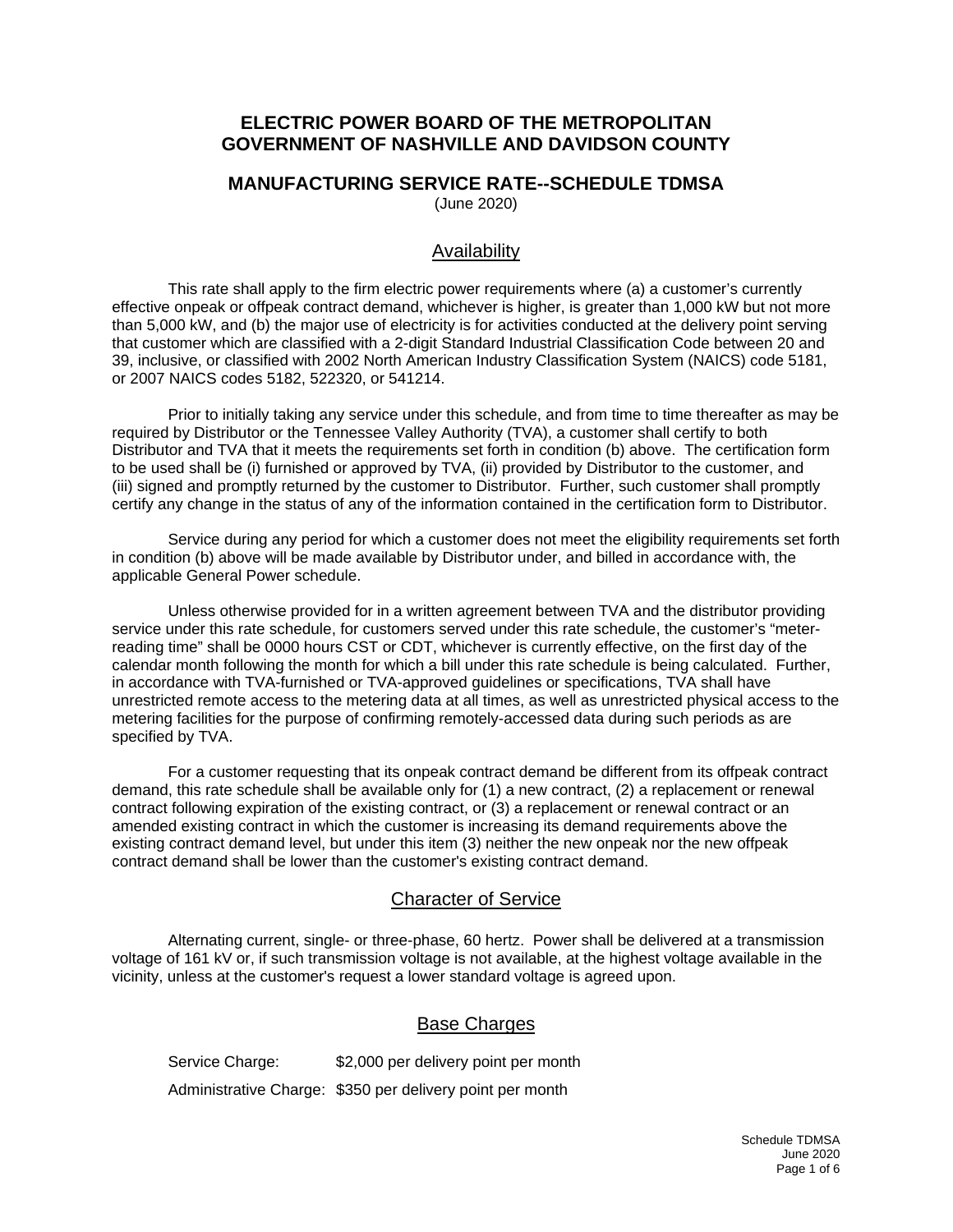#### Demand Charges:

| <b>Summer Period</b>                             |                                                                                                                                                                                                                                                      |
|--------------------------------------------------|------------------------------------------------------------------------------------------------------------------------------------------------------------------------------------------------------------------------------------------------------|
| Onpeak Demand                                    | \$10.24 per kW of onpeak billing demand per month, plus                                                                                                                                                                                              |
| <b>Maximum Demand</b>                            | \$6.38 per kW per month of maximum billing demand, plus                                                                                                                                                                                              |
| <b>Excess Demand</b>                             | \$10.24 per kW per month of the amount, if any, by which (1) the<br>customer's onpeak billing demand exceeds its onpeak contract<br>demand or (2) the customer's offpeak billing demand exceeds its<br>offpeak contract demand, whichever is higher. |
| <b>Winter Period</b>                             |                                                                                                                                                                                                                                                      |
| <b>Onpeak Demand</b>                             | \$9.27 per kW of onpeak billing demand per month, plus                                                                                                                                                                                               |
| Maximum Demand                                   | \$6.38 per kW per month of maximum billing demand, plus                                                                                                                                                                                              |
| <b>Excess Demand</b>                             | \$9.27 per kW per month of the amount, if any, by which (1) the<br>customer's onpeak billing demand exceeds its onpeak contract<br>demand or (2) the customer's offpeak billing demand exceeds its<br>offpeak contract demand, whichever is higher.  |
| <b>Transition Period</b>                         |                                                                                                                                                                                                                                                      |
| <b>Onpeak Demand</b>                             | \$9.27 per kW of onpeak billing demand per month, plus                                                                                                                                                                                               |
| <b>Maximum Demand</b>                            | \$6.38 per kW per month of maximum billing demand, plus                                                                                                                                                                                              |
| <b>Excess Demand</b>                             | \$9.27 per kW per month of the amount, if any, by which (1) the<br>customer's onpeak billing demand exceeds its onpeak contract<br>demand or (2) the customer's offpeak billing demand exceeds its<br>offpeak contract demand, whichever is higher.  |
| Energy Charge:<br><b>Summer Period</b><br>Onpeak | 7.023¢ per kWh per month for all metered onpeak kWh, plus                                                                                                                                                                                            |
| Offpeak                                          |                                                                                                                                                                                                                                                      |
| Block 1                                          | 4.523¢ per kWh per month for the first 200 hours use of metered<br>onpeak demand multiplied by the ratio of offpeak energy to total<br>energy, plus                                                                                                  |
| Block 2                                          | 1.780¢ per kWh per month for the next 200 hours use of metered<br>onpeak demand multiplied by the ratio of offpeak energy to total<br>energy, plus                                                                                                   |
| Block 3                                          | 1.525¢ per kWh per month for the hours use of metered onpeak<br>demand in excess of 400 hours multiplied by the ratio of offpeak<br>energy to total energy                                                                                           |
| <b>Winter Period</b><br>Onpeak                   | 5.881¢ per kWh per month for all metered onpeak kWh, plus                                                                                                                                                                                            |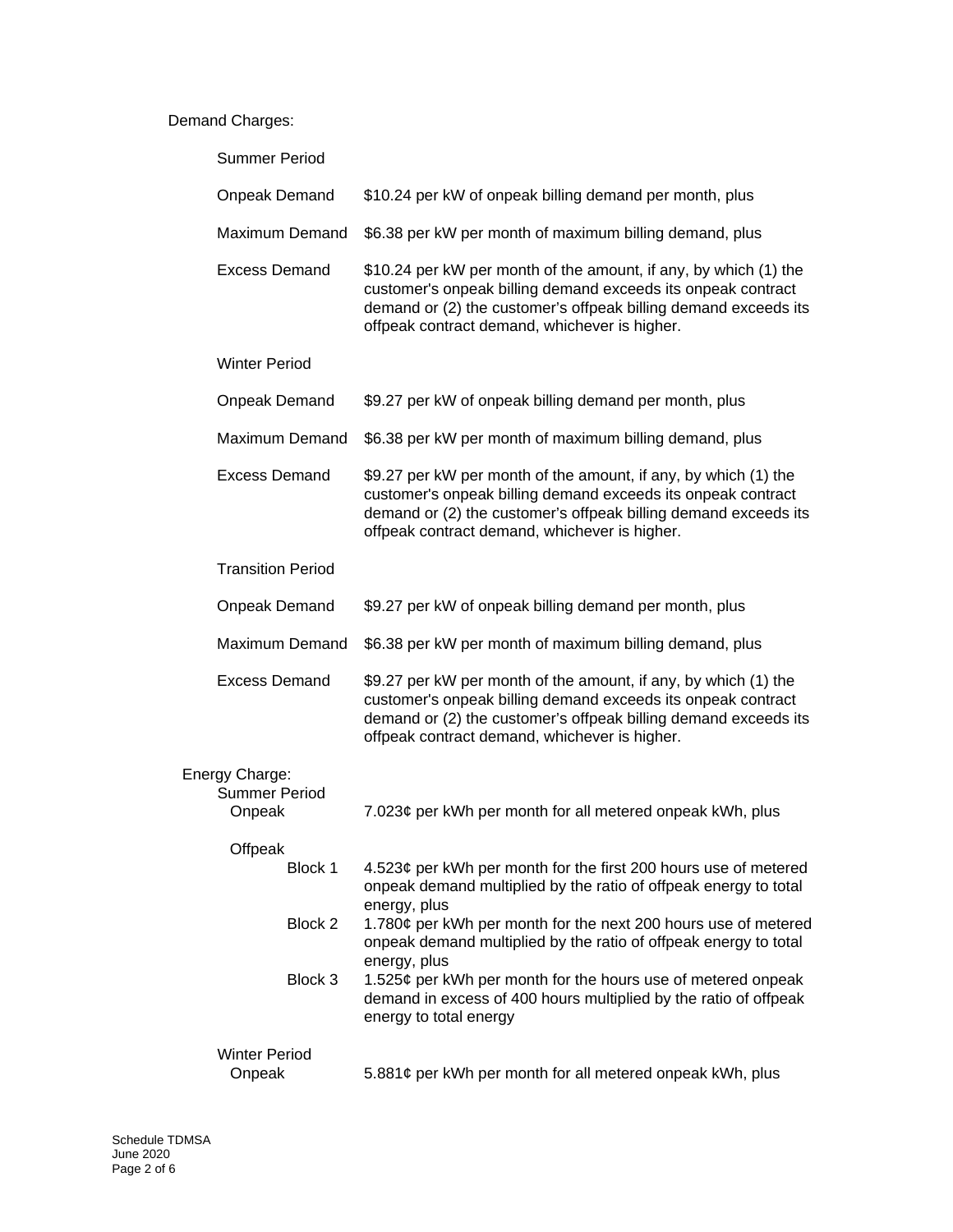| Offpeak                  |         |                                                                                                                                                            |
|--------------------------|---------|------------------------------------------------------------------------------------------------------------------------------------------------------------|
|                          | Block 1 | 4.745¢ per kWh per month for the first 200 hours use of metered<br>onpeak demand multiplied by the ratio of offpeak energy to total<br>energy, plus        |
|                          | Block 2 | 1.780¢ per kWh per month for the next 200 hours use of metered<br>onpeak demand multiplied by the ratio of offpeak energy to total<br>energy, plus         |
|                          | Block 3 | 1.525¢ per kWh per month for the hours use of metered onpeak<br>demand in excess of 400 hours multiplied by the ratio of offpeak<br>energy to total energy |
| <b>Transition Period</b> |         |                                                                                                                                                            |
| Onpeak                   |         | 4.834¢ per kWh per month for all metered onpeak kWh, plus                                                                                                  |
| Offpeak                  |         |                                                                                                                                                            |
|                          | Block 1 | 4.834¢ per kWh per month for the first 200 hours use of metered<br>onpeak demand multiplied by the ratio of offpeak energy to total<br>energy, plus        |
|                          | Block 2 | 1.780¢ per kWh per month for the next 200 hours use of metered<br>onpeak demand multiplied by the ratio of offpeak energy to total<br>energy, plus         |
|                          | Block 3 | 1.525¢ per kWh per month for the hours use of metered onpeak<br>demand in excess of 400 hours multiplied by the ratio of offpeak<br>energy to total energy |

For the Summer Period, Winter Period, and Transition Period, the offpeak Block 1 energy rate shall be applied to the portion, if any, of the minimum offpeak energy takings amount that is greater than the metered energy.

### Adjustment

The base demand and energy charges shall be increased or decreased in accordance with the current Adjustment Addendum published by TVA.

Loss adjustments are made to the monthly FCA adjustment under the Adjustment Addendum to recognize additional distribution cost of providing service to the retail customers. The loss factors applied to customers that own the transformation facilities and take service at the bulk transmission of 161 kV or higher shall be set to 0%.

### Facilities Rental Charge

There shall be no facilities rental charge under this rate schedule for delivery at bulk transmission voltage levels of 161 kV or higher. For delivery at less than 161 kV, there shall be added to the customer's bill a facilities rental charge. This charge shall be 36¢ per kW per month except for delivery at voltages below 46 kV, in which case the charge shall be 93¢ per kW per month for the first 10,000 kW and 73¢ per kW per month for the excess over 10,000 kW. Such charge shall be applied to the higher of (1) the highest billing demand established during the latest 12-consecutive-month period or (2) the customer's currently effective onpeak or offpeak contract demand, whichever is higher, and shall be in addition to all other charges under this rate schedule, including minimum bill charges.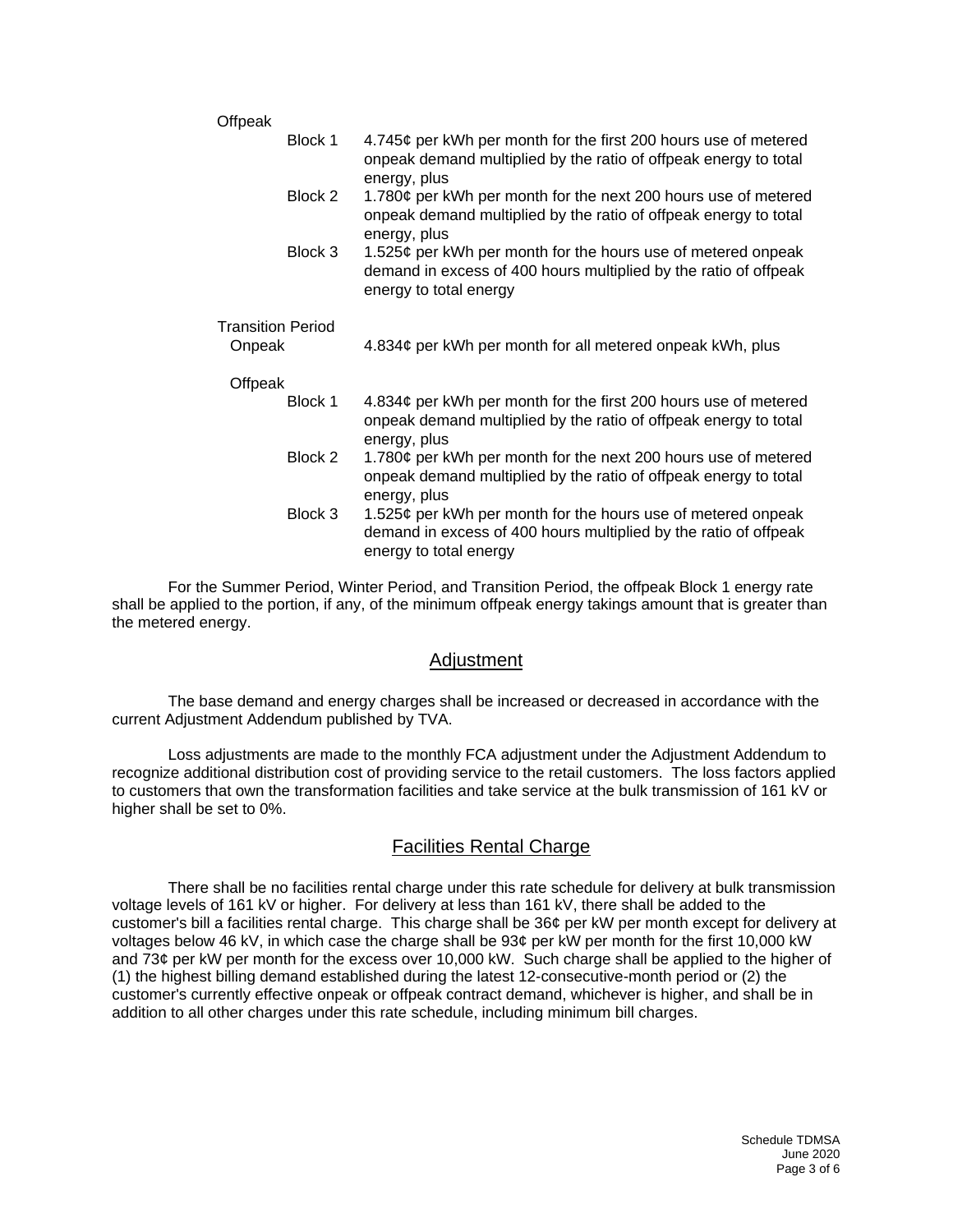# Reactive Demand Charges

If the reactive demand (in kVAR) is lagging during the 30-consecutive-minute period beginning or ending on a clock hour of the month in which the customer's highest metered demand occurs, there shall be added to the customer's bill a reactive charge of \$1.46 per kVAR of the amount, if any, by which the reactive demand exceeds 33 percent of such metered demand. If the reactive demand (in kVAR) is leading during the 30-consecutive-minute period beginning or ending on a clock hour of the month in which the customer's lowest metered demand (excluding any metered demands which are less than 25 percent of the highest metered demand) occurs, there shall be added to the customer's bill a reactive charge of \$1.14 per kVAR of the amount of reactive demand. Such charges shall be in addition to all other charges under this rate schedule, including minimum bill charges.

## Determination of Seasonal Periods

Summer Period shall mean the June, July, August, and September billing months. Winter Period shall mean the December, January, February, and March billing months. Transition Period shall mean the April, May, October, and November billing months.

### Determination of Onpeak and Offpeak Hours

Except for Saturdays, Sundays, November 1, and the weekdays that are observed as Federal holidays for New Year's Day, Memorial Day, Independence Day, Labor Day, Thanksgiving Day, and Christmas Day, Onpeak hours for each day shall for purposes of this rate schedule be from 1 p.m. to 7 p.m. during the months of April, May, June, July, August, September and October and from 4 a.m. to 10 a.m. during the months of January, February, March, November, and December. For all other hours of each day and all hours of such excepted days shall be offpeak hours. Such times shall be Central Standard Time or Central Daylight Time, whichever is then in effect. Said onpeak and offpeak hours are subject to change by TVA. In the event TVA determines that such changed onpeak and offpeak hours are appropriate, it shall so notify Distributor at least 12 months prior to the effective date of such changed hours.

### Determination of Onpeak and Offpeak Demands, Maximum Metered Demand, and Energy Amounts

The onpeak and offpeak kWh for any month shall be the energy amounts taken during the respective hours of the month designated under this rate schedule as onpeak and offpeak hours; provided, however, that notwithstanding the metered energy amount, the offpeak energy for any month shall in no case be less than the product of (1) the offpeak billing demand as calculated in the last paragraph below and (2) 110 hours (reflecting a 15 percent load factor applied to the average number of hours in a month).

Distributor shall meter the onpeak and offpeak demands in kW of all customers taking service under this rate schedule. The onpeak metered demand and offpeak metered demand for any month shall be determined separately for the respective hours of the month designated under this rate schedule as onpeak and offpeak hours and, in each case, shall be the highest average during any 30-consecutiveminute period beginning or ending on a clock hour.

Except as provided below, (1) the onpeak billing demand shall be the highest onpeak metered demand in the month, (2) the offpeak billing demand shall be the highest offpeak metered demand in the month, and (3) the maximum billing demand shall be the higher of the onpeak billing demand or offpeak billing demand in the month.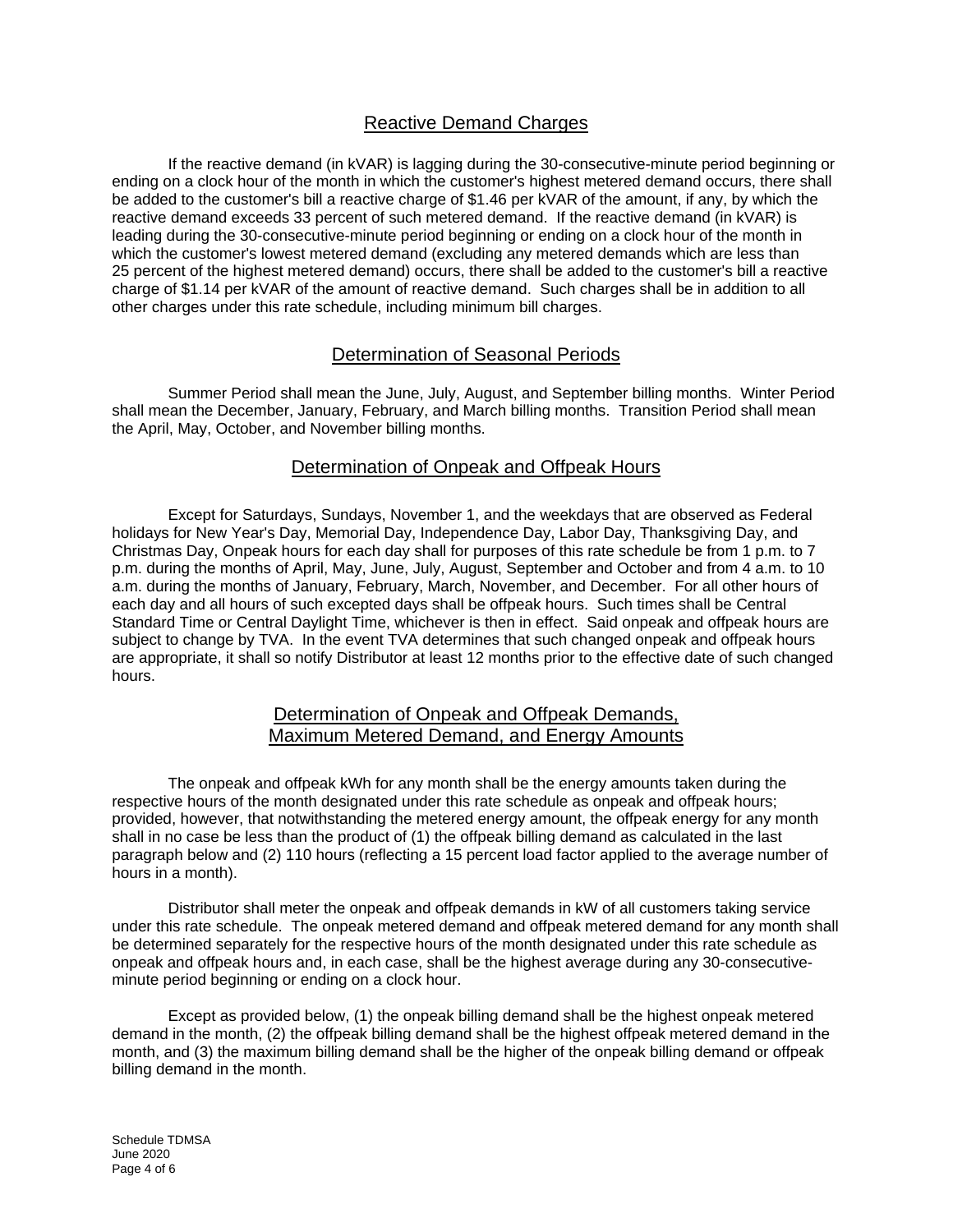The onpeak billing demand shall in no case be less than the sum of (1) 30 percent of the first 5,000 kW and (2) 40 percent of any kW in excess of 5,000 kW of the higher of the currently effective onpeak contract demand or the highest onpeak billing demand established during the preceding 12 months.

The offpeak billing demand shall in no case be less than the sum of (1) 30 percent of the first 5,000 kW and (2) 40 percent of any kW in excess of 5,000 kW of the higher of the currently effective offpeak contract demand or the highest offpeak billing demand established during the preceding 12 months.

### Minimum Bill

The monthly bill under this rate schedule, excluding any facilities rental charges and any reactive charges, shall not be less than the sum of (1) the base service charge and administrative charge, (2) the portion of the base demand charge, as adjusted, applicable to onpeak billing demand applied to the customer's onpeak billing demand, (3) the portion of the base demand charge, as adjusted, applicable to maximum billing demand applied to the to the customer's maximum billing demand, (4) the base onpeak energy charge, as adjusted, applied to the customer's onpeak energy takings, and (5) the base offpeak energy charge, as adjusted, applied to the higher of customer's actual offpeak energy takings or the minimum offpeak energy takings amount provided for in the first paragraph of the section of this rate schedule entitled "Determination of Onpeak and Offpeak Demands, Maximum Metered Demand, and Energy Amounts." Notwithstanding the foregoing, amounts calculated under any fuel cost adjustment that is included in the Adjustment Addendum shall not be applied to any billed offpeak energy that exceeds the metered offpeak energy.

Excess demand charges are excluded from this calculation.

Distributor may require minimum bills higher than those stated above, including, without limitation, charges to cover any additional metering and related costs.

#### Contract Requirement

Customers whose demand requirements exceed 1,000 kW shall be required to execute contracts and such contracts shall be for an initial term of at least 1 year. The customer shall contract for its maximum requirements, which shall not exceed the amount of power capable of being used by customer, and Distributor shall not be obligated to supply power in greater amount at any time than the customer's currently effective onpeak or offpeak contract demand. If the customer uses any power other than that supplied by Distributor under this rate schedule, the contract may include other special provisions. The rate schedule in any power contract shall be subject to adjustment, modification, change, or replacement from time to time as provided under the power contract between Distributor and TVA.

After having received service for at least 1 year under this rate schedule, the customer, subject to appropriate amendments in its power contract with Distributor, may receive service under the General Power Rate--Schedule GSA. In such case the term of the power contract shall remain the same and the contract demand for service under the General Power Rate--Schedule GSA shall not be less than the onpeak contract demand in effect when service was taken under this rate schedule.

# Payment

Bills under this rate schedule will be rendered monthly. Any amount of the bill that is unpaid after the due date specified on bill may be subject to additional charges under Distributor's standard policy.